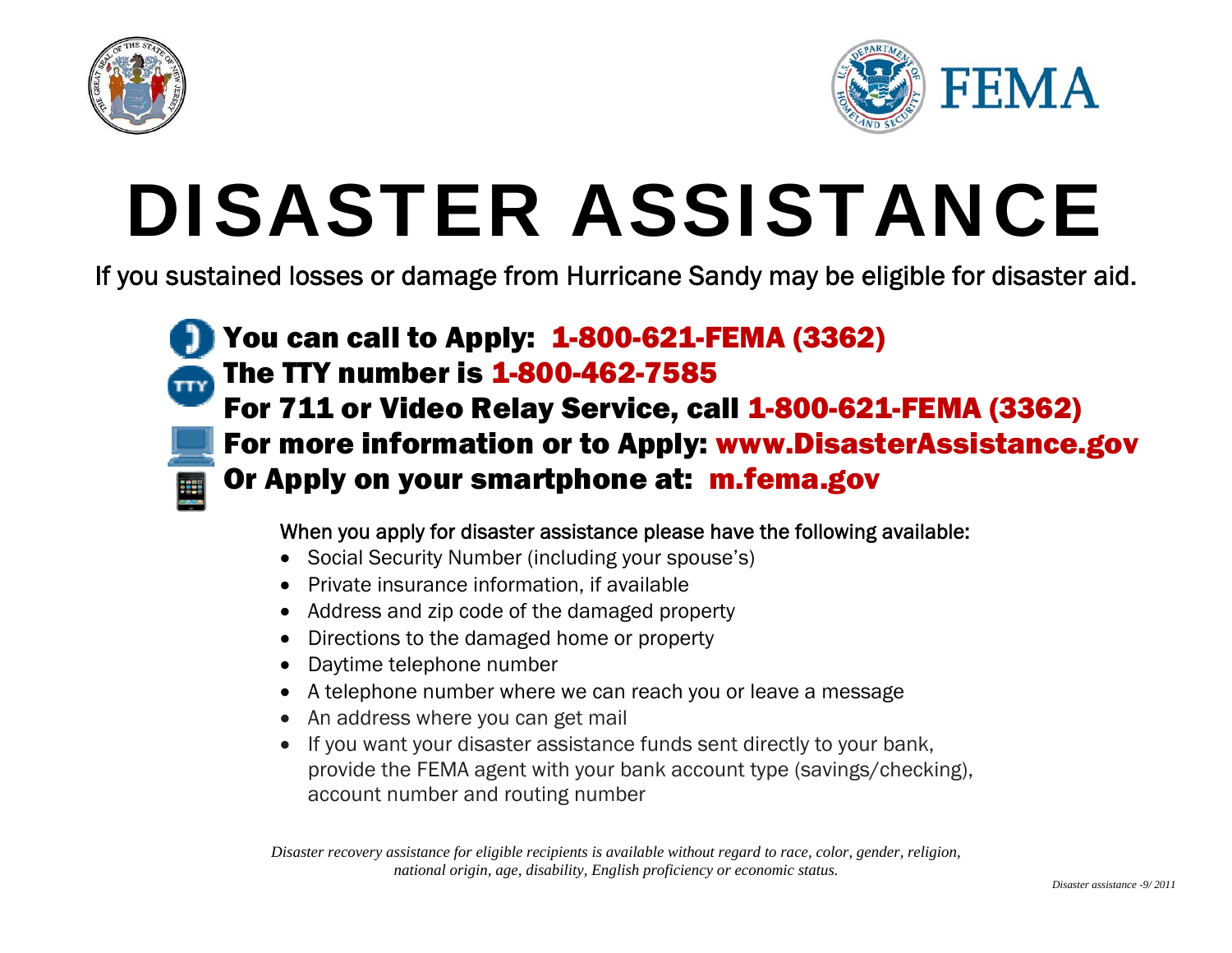## Did you lose your job due to Hurricane Sandy?

## Do you need financial assistance or have questions about your existing unemployment insurance claim?

Whether your loss is temporary or permanent, you may qualify for unemployment insurance or disaster unemployment assistance.

The first step in applying for disaster unemployment assistance is filing an unemployment claim. File your claim online at *www.njuifile.net* — online filing is fastest. You will be asked the reason for your separation from your employer. Select "Other," then type "Hurricane Sandy" in the comment box.

If you cannot file online, file by phone:

• North Jersey (201) 601-4100 • Central Jersey (732) 761-2020 • South Jersey (856) 507-2340

*You should file your unemployment claim as soon as possible.*

## Need temporary work?

Funds are available to hire workers for many temporary jobs associated with disaster recovery.

Call for help today!

For temporary work opportunities, call 1‐877‐682‐6238 or e‐mail *sandyhelp@dol.state.nj.us*

## Need help finding a job?

For other job assistance, Jersey Job Clubs throughout the state hold information sessions about the services that can help you. Register at *www.Jobs4Jersey.com.*

**For all other kinds of help** in this time of crisis, call: 1‐800‐621‐FEMA (3362) People with hearing or speech impairments, call TTY: 1‐800‐462‐7585 Get information online at *www.disasterassistance.gov* and *www.fema.gov*.



A proud partner of the americanjobcenter



Chris Christie, Governor **Harold J. Wirths, Commissioner**